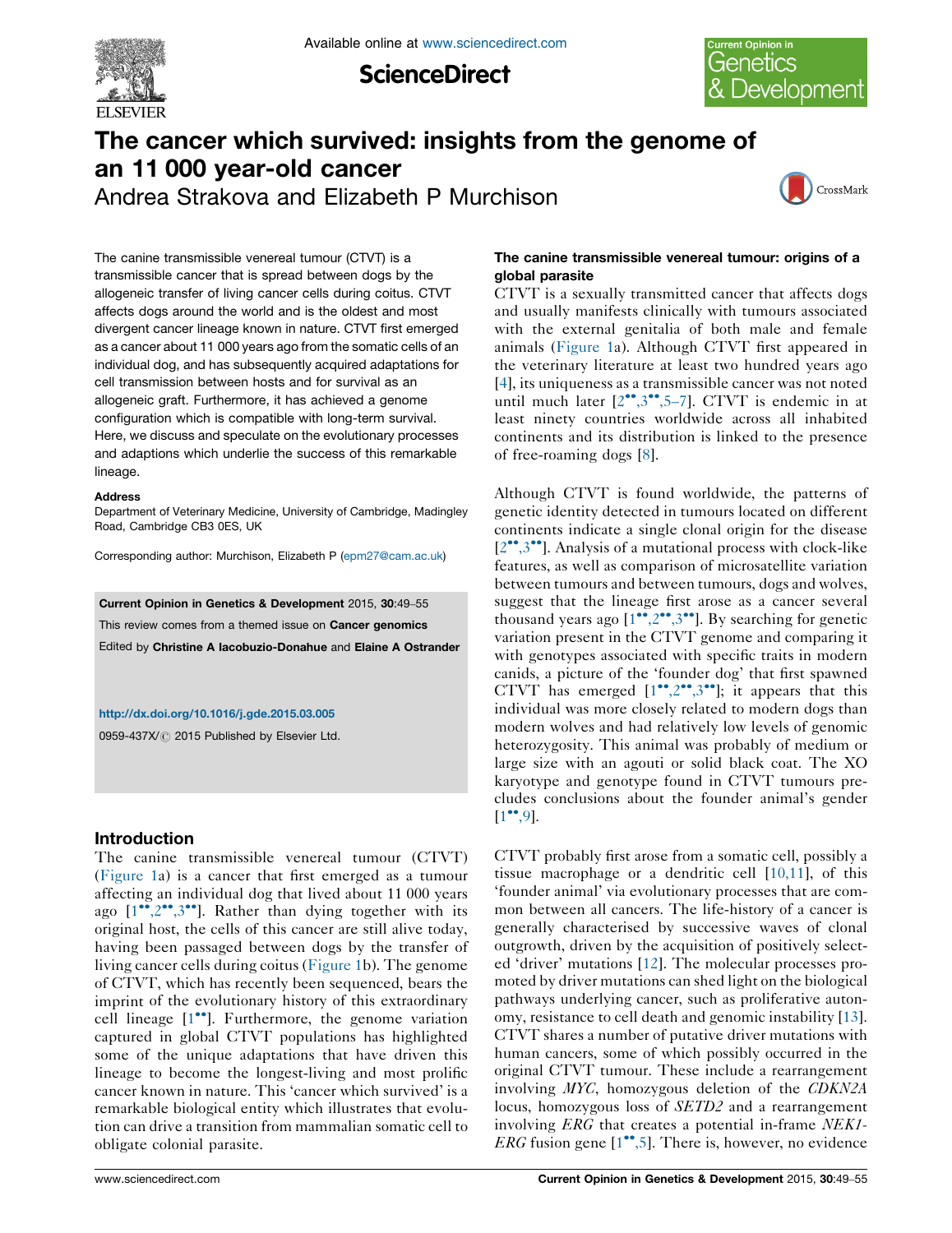<span id="page-1-0"></span>



Canine transmissible venereal tumour (CTVT). (a) CTVT causes tumours most often associated with the external genitalia of both male (left) and female (right) dogs. (b) CTVT first emerged from the somatic cells of the 'founder dog' about 11 000 years ago. Since then, it has been transmitted between individual dogs by the allogeneic transfer of living cancer cells.

to suggest that the original CTVT or its host were particularly extraordinary; we cannot know if the original CTVT was metastatic in its founder dog, or even if the original CTVT was the cause of its founder's death. Nevertheless, we presume that a series of highly improbable events next triggered CTVT to become a transmissible cancer [\(Table](#page-2-0) 1).

## Crossing the gaps

Cancers frequently acquire features that cause cells to depart from a primary tumour and establish new tumours in distant sites of the body via a process of metastasis. CTVT, however, has acquired adaptations for the transmission of cancer cells to new hosts. The family Canidae may have been particularly at risk for the establishment of a sexually-transmitted cancer due to the existence of the long-lasting coital tie that is peculiar to this group. The

coital tie may last for up to 30 minutes, and may lead to injuries to the genital mucosa; such conditions may thus provide an exceptional opportunity for the exchange of cancer cells between individuals [\[14](#page-5-0)]. Despite the potential for mating between dogs and wild canids, including wolves and coyotes, CTVT has not been reported within wild canid populations [[8\]](#page-4-0). CTVT tumours are also occasionally found affecting non-genital regions, most commonly skin, nasal cavity, lymph node, eye and mouth [[8](#page-4-0)]. As these sometimes occur without genital involvement [\[15](#page-5-0)–17], this suggests that there may be non-coital routes of CTVT transmission, possibly involving licking, sniffing or parturition.

Transmissibility has presumably had consequences for CTVT genome evolution. Direct transmission of cancer cells may select for loss of cell adhesion; indeed, CTVT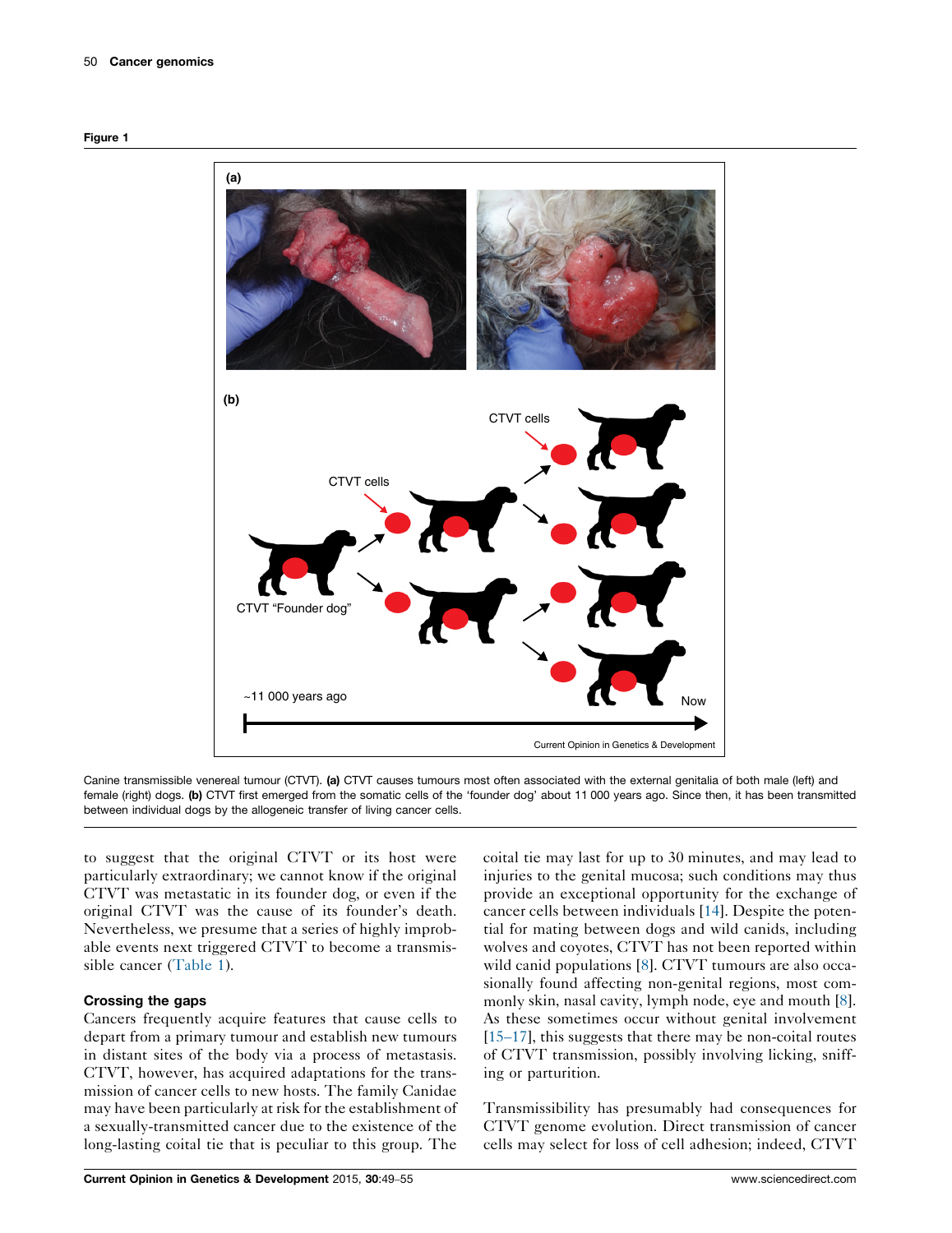<span id="page-2-0"></span>

| Table |  |
|-------|--|
|-------|--|

The cancer which survived. Transmissible cancers must acquire adaptations that allow them to survive as long-lived cell lineages. Summary of barriers to the emergence of transmissible cancers, and speculation on possible mechanisms acquired by CTVT to overcome these

| Adaptations of transmissible cancers | Speculation on possible mechanisms used by CTVT                                                                                               |
|--------------------------------------|-----------------------------------------------------------------------------------------------------------------------------------------------|
| Transmission between hosts           | Tumour friability and ulceration, growth in external compartment, transmission during extended<br>and often injurious canine coitus           |
| Immune evasion                       | Down-regulation of MHC molecules from the cell surface, NK cell avoidance,<br>recruitment of immunosuppressive microenvironment, inflammation |
| Maintenance of genome integrity      | Maintenance or activation of DNA repair processes, telomere stabilisation, negative<br>selection, mitochondrial genome capture from hosts     |

tumours are typically highly friable [18–[20\]](#page-5-0). Furthermore, CTVT tumours are delicately encapsulated and bleed readily upon contact [\[20](#page-5-0)], presumably optimised for the release of CTVT cells during the friction involved in coitus. A genetic imprint of the CTVT transmission cycle was identified with the discovery that approximately 40% of mutations in CTVT were caused by exposure to ultraviolet (UV) light from the sun  $[1^{\bullet\bullet}]$  $[1^{\bullet\bullet}]$ . Although UV mutagenesis would be expected to impact only the surface layer of cells of an ulcerated externally-facing tumour, it is these very cells, indelibly marked with aUVimprint, which have sustained the lineage by transfer to new hosts.

The requirement for existence within an external compartment with ready access to new hosts may be a barrier for the emergence of naturally transmissible cancers. However, a variety of routes of cancer cell transmission could be envisaged, and depend on the behaviour and biology of the host species. The Tasmanian devil facial tumour disease, the only other known naturally occurring transmissible cancer, is transmitted by biting [[21,22](#page-5-0)], exploiting the facial biting behaviour that this species engages in during aggressive interactions. Furthermore, a transmissible cancer in a laboratory population of hamsters was transmissible by cannibalism and mosquitoes [\[23](#page-5-0)–25]. Cancer cells have also rarely been reported to have spread between two humans within a variety of contexts, including surgical accident, organ transplant, in utero and during experimental treatments [\[26](#page-5-0)–31].

Once deposited within the breached mucosa of another animal, CTVT must next overcome perhaps the most potent obstacle facing transmissible cancers: the immune system.

#### Evading the barriers

Although all cancers, including those that remain within a single host, may have acquired adaptations to escape immune destruction, transmissible cancers are able to escape the immune system as an allogeneic graft. The highly potent immune response to allogeneic grafts is primarily mediated by direct allorecognition of foreign major histocompatibility complex (MHC) molecules by the graft recipient's T cells [\[32](#page-5-0)]. Although MHC molecules are normally expressed by all nucleated cells, both CTVT and DFTD cells have lost expression of MHC molecules, presumably via a process of immunoselection [[2,33,34](#page-4-0)- [,35,36](#page-4-0)]. Similarly, many human cancers modulate MHC molecule expression as a mechanism to escape immune detection [[37\]](#page-5-0).

The mammalian immune system has specific mechanisms to detect cells which are not expressing MHC molecules. Natural killer (NK) cells are specialised lymphocytes which become cytotoxic when activated by 'missing self', that is, absent MHC. The mechanisms whereby transmissible cancers escape NK cell killing remain unclear [[38\]](#page-5-0). The recruitment of an immunosuppressive tumour microenvironment leading to immune tolerance or anergy may be an important feature in transmissible cancer immune escape [[33,39](#page-5-0)–41]. This suggestion is supported by the observation that CTVT rarely metastasises, thus departing from the established tumour microenvironment, except in immunosuppressed hosts and newborn puppies [[42,43\]](#page-5-0).

Early observations of CTVT revealed that experimentally transplanted tumours frequently undergo immunemediated spontaneous regression two to six months after transplantation [44–[46\]](#page-5-0). This, however, contrasts with naturally occurring CTVT, where spontaneous regression has not been consistently reported [[14,47,48\]](#page-5-0). The immune response to CTVT may be influenced by the site of tumour transplantation (experimentally transplanted CTVT tumours are usually injected subcutaneously) and the concurrent presence of injuries and inflammation. It is also possible that there is variation in susceptibility to CTVT within the dog population that influences clinical progression and disease course [[49\]](#page-5-0). This is supported by the observation that CTVT is usually found at low prevalence within affected dog populations [[8\]](#page-4-0).

Thousands of years of passaging between allogeneic hosts has presumably exerted powerful immunoselective pressures on CTVT. Signatures of this process may be present in the CTVT genome, possibly acting to prevent mutation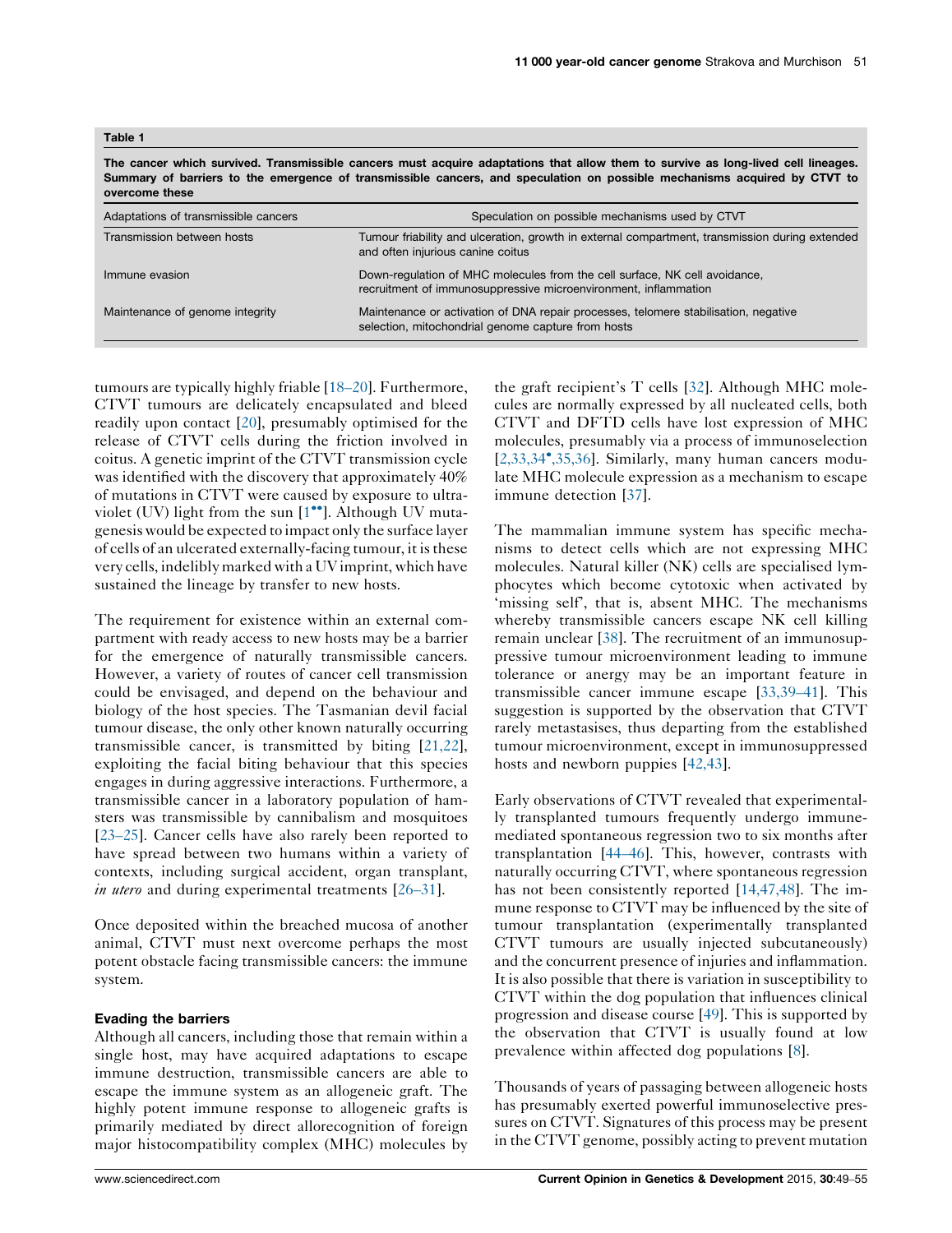of cell surface antigens. However, CTVT has possibly faced yet another selective challenge: maintaining its genome integrity over thousands of years despite the irreversible accumulation of mutations.

## Surviving the millennia

Genetic variation, caused by the accumulation of somatic mutations, is the raw material upon which natural selection operates to drive the outgrowth of cancer [[12\]](#page-5-0). Thus, genome instability and loss of DNA repair pathways have been described as 'enabling characteristics' of cancer [\[13](#page-5-0)], and most human cancers carry a few thousand point mutations as well as structural variants and aneuploidy [\[12,50\]](#page-5-0). Most of these mutations are considered to be selectively neutral, captured in the cancerous clone by hitchhiking together with a small number of positively selected driver mutations. Interestingly, negative selection, operating to curb the accumulation of mutations that decrease fitness, has not been robustly detected in cancer [\[51](#page-6-0)–53].

The exceptionally long lifespan of CTVT as a cancer raises the possibility that the accumulation of mutations has become a burden rather than an advantage in this

lineage. Indeed, the CTVT genome has acquired approximately 1.9 million somatic substitution mutations, as well as thousands of structural rearrangements, copy number changes and retrotransposon insertions [\[1](#page-4-0)<sup>••</sup>]. Interestingly, however, despite the enormous number of mutations and marked aneuploidy, the genomic rearrangements and microsatellite alleles observed in CTVT tumours collected from different continents are remarkably similar  $[1^{\bullet\bullet}, 2^{\bullet\bullet}, 7, 9, 54]$  $[1^{\bullet\bullet}, 2^{\bullet\bullet}, 7, 9, 54]$  $[1^{\bullet\bullet}, 2^{\bullet\bullet}, 7, 9, 54]$ . It is possible that CTVT has maintained or activated DNA repair and telomere stabilisation mechanisms that safeguard its genome against further mutation and instability. Additionally, given the large mutation burden already carried by CTVT, its genome may be particularly sensitive to further mutation such that negative selection acts to maintain stability. It is interesting that the oldest human cancer lineage, the HeLa cell line, which has continued to survive by passaging in laboratory cell culture for more than sixty years, also appears to have a relatively stable genome in terms of point mutation [[55](#page-6-0)<sup>°</sup>].

The occasional capture of mitochondrial DNA from its hosts appears to be one mechanism acquired by CTVT to support long-term survival [\[56](#page-6-0)<sup>••</sup>] (Figure 2). The



Horizontal transfer of mitochondrial genomes. The finding that CTVT mitochondrial genomes derived from tumours in different dogs do not share a clonal origin led to the proposal that CTVT cells periodically capture mitochondria from their hosts [\[56](#page-6-0)\*\*]. CTVT cells (grey) are shown acquiring mitochondrial genomes from host cells (red and blue). Over time, the original CTVT mitochondrial genome (black), which presumably carried a large mutation burden, is replaced by the acquired host mitochondrial genomes (red and blue) via a process of genetic drift or positive selection.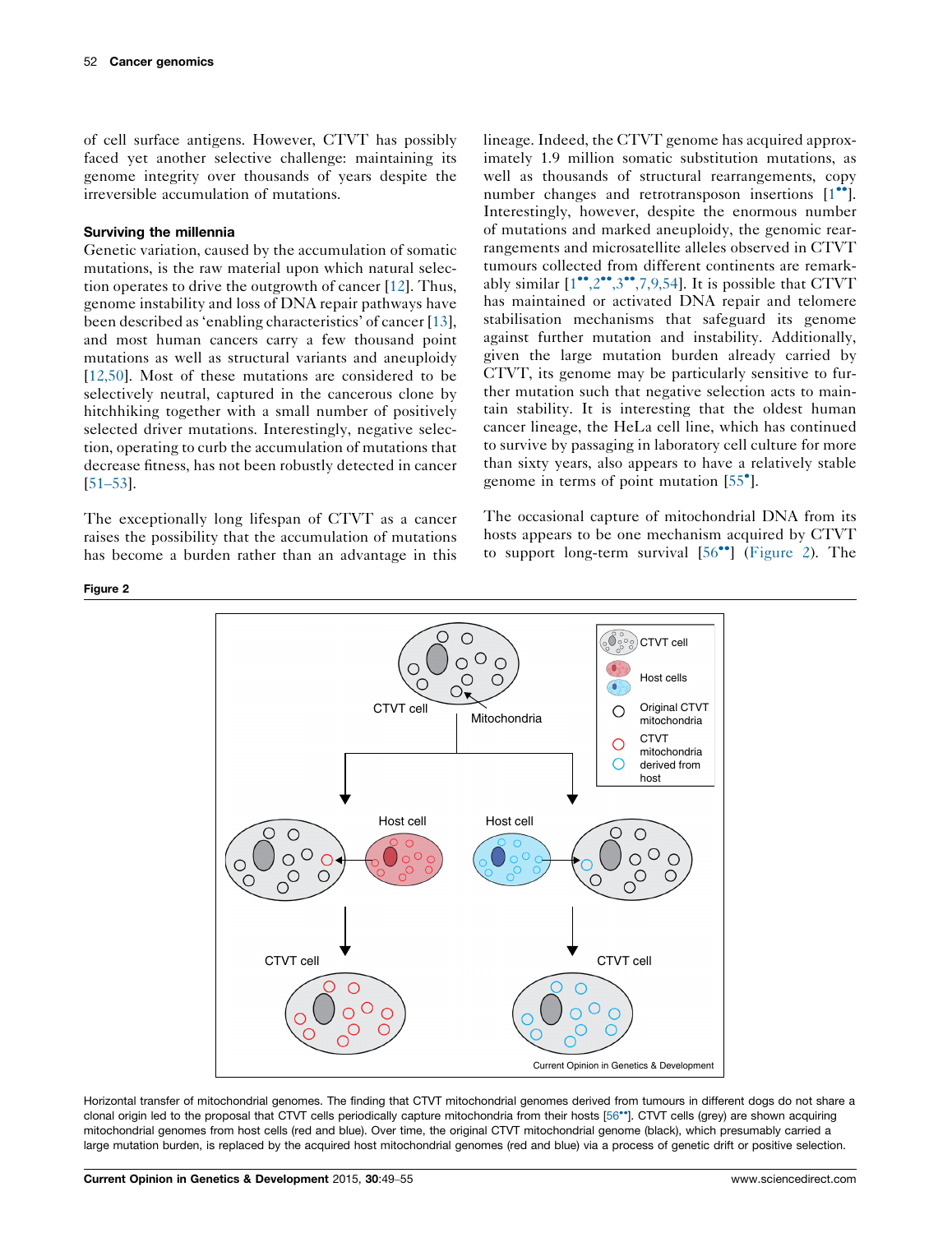<span id="page-4-0"></span>mitochondrial genome is gene rich, has a particularly high mutation rate [\[52](#page-6-0)], and encodes proteins involved in energy metabolism. The observation that mitochondrial DNA in CTVT is not clonal, but rather appears to have been acquired by periodic horizontal transfer from dogs, suggests that replacement of CTVT mitochondrial DNA, which presumably was carrying large numbers of possibly deleterious mutations, provided a selective advantage to the lineage (although we cannot exclude the possibility that CTVT acquired host mitochondrial DNA via purely neutral processes) [\[56](#page-6-0)<sup>\*</sup>]. Shuttling of mitochondria between cells may be more common than previously appreciated, as mitochondrial DNA has been observed to exchange between human cells in vitro as well as between normal and cancer mouse cells in vivo [\[57,58](#page-6-0)<sup>°</sup>]. Although horizontal DNA transfer is in general a rare phenomenon in the animal kingdom, it has been occasionally described [\[59](#page-6-0)]. In one interesting example, horizontal DNA transfer was observed in ancient asexual bdelloid rotifers, and it was suggested that capture of environmental DNA may compensate for absence of sexual recombination and loss of gene function due to mutation  $[60^{\circ}, 61]$  $[60^{\circ}, 61]$ .

#### Influencing each other

Parasites sometimes directly influence their hosts' behaviour or physiology so as to optimise transmission to new hosts [\[62](#page-6-0)]. Given that CTVT has co-existed with its host for millennia, one could speculate that it may have acquired mechanisms to manipulate its hosts' sexual receptiveness, oestrus cycle timing or smell preferences to enhance its chances of transmission. Interestingly, it appears that oestrogen receptor expression differs between the vaginal epithelium of CTVT-affected females and control females during certain stages of the oestrus cycle, suggesting that CTVT may modulate the local tissue environment [\[63](#page-6-0)]. Furthermore, there is evidence that CTVT may stimulate erythropoietin production by its host, or possibly directly produce erythropoietin via a paraneoplastic process [\[14](#page-5-0)]; a consequent production of red blood cells may compensate for blood loss via tumour bleeding, thus protecting its host from anaemia. Given that they carry a conspecific genome, transmissible cancers may be uniquely placed to directly manipulate the biology of their hosts.

## **Conclusion**

Transmissible cancers are very rare in nature; indeed, naturally occurring transmissible cancers have been described only twice. Given that cancer itself is a common condition, both in humans and animals, it is clear that there is a very low probability for a cancer to develop into a transmissible form. In order to become transmissible, a cancer must acquire adaptations both to support the physical transmission of living cancer cells between hosts, and to escape the immune system within an allogeneic host. Once transmissible, a cancer must acquire a genome configuration that is compatible with long-term survival. The genome and biology of CTVT have started to illuminate how this particular cancer has become transmissible, and future research may reveal fundamental features that drive cancers to become long-lived parasites.

# Acknowledgements

We thank Máire Lawlor for helpful discussions and critical reading of the manuscript. This work is supported by a grant from the Wellcome Trust (102942/Z/13/A), a grant from the National Science Foundation (DEB-1316549), a Royal Society Research Grant (RG130615), an Eric Guiler Tasmanian Devil Research Grant from the University of Tasmania Foundation and a Philip Leverhulme Prize awarded by the Leverhulme Trust.

## References and recommended reading

Papers of particular interest, published within the period of review, have been highlighted as:

- of special interest
- •• of outstanding interest
- 1. Murchison EP, Wedge DC, Alexandrov LB, Fu B, [Martincorena](http://refhub.elsevier.com/S0959-437X(15)00026-X/sbref0005) I, Ning Z, Tubio JM, [Werner](http://refhub.elsevier.com/S0959-437X(15)00026-X/sbref0005) EI, Allen J, De Nardi AB et al.:
- --[Transmissible](http://refhub.elsevier.com/S0959-437X(15)00026-X/sbref0005) dog cancer genome reveals the origin and history of an ancient cell lineage. Science 2014, 343[:437-440.](http://refhub.elsevier.com/S0959-437X(15)00026-X/sbref0005)

Describes the sequencing and analysis of two CTVT genomes. The authors found that CTVT has acquired approximately 1.9 million somatic substitution mutations and bears evidence of exposure to ultraviolet light. Despite the presence of extensive aneuploidy, the two CTVT tumours were found to be remarkably genetically similar. CTVT was shown to have first originated from a dog with low genomic heterozygosity that may have lived about 11 000 years ago.

2.  $\bullet \bullet$ Murgia C, [Pritchard](http://refhub.elsevier.com/S0959-437X(15)00026-X/sbref0010) JK, Kim SY, Fassati A, Weiss RA: Clonal origin and evolution of a [transmissible](http://refhub.elsevier.com/S0959-437X(15)00026-X/sbref0010) cancer. Cell 2006, 126[:477-487.](http://refhub.elsevier.com/S0959-437X(15)00026-X/sbref0010)

An important study confirming that the agent causing CTVT is the tumour cell itself. The authors analysed CTVT tumours and matched hosts across a panel of genetic markers including major histocompatibility (MHC) genes, microsatellites and mitochondrial DNA. They showed that, in each case, the tumour is genetically different from its host, but that all the tumours share a single clonal origin around 200 to 2500 years ago.

3. --[Rebbeck](http://refhub.elsevier.com/S0959-437X(15)00026-X/sbref0015) CA, Thomas R, Breen M, Leroi AM, Burt A: Origins and evolution of a [transmissible](http://refhub.elsevier.com/S0959-437X(15)00026-X/sbref0015) cancer. Evolution 2009, 63:2340-[2349.](http://refhub.elsevier.com/S0959-437X(15)00026-X/sbref0015)

This study uses microsatellite length differences and microarray-based comparative genomic hybridization (aCGH) to determine evolutionary relationships between CTVT samples from different continents. The analysis revealed remarkable similarity between all CTVT tumours. Additionally, the study indicated that the tumour arose from either dogs or wolves more than 6000 years ago. The common ancestor of today's CTVT tumours was, however, found to live within the last few hundred years.

- 4. Blaine DP: A [domestic](http://refhub.elsevier.com/S0959-437X(15)00026-X/sbref0020) treatise on the diseases of horses and dogs. [London.](http://refhub.elsevier.com/S0959-437X(15)00026-X/sbref0020) T. Boosey 1810.
- 5. Katzir N, [Rechavi](http://refhub.elsevier.com/S0959-437X(15)00026-X/sbref0025) G, Cohen JB, Unger T, Simoni F, Segal S, Cohen D, Givol D: [''Retroposon''](http://refhub.elsevier.com/S0959-437X(15)00026-X/sbref0025) insertion into the cellular oncogene c-myc in canine [transmissible](http://refhub.elsevier.com/S0959-437X(15)00026-X/sbref0025) venereal tumor. Proc Natl Acad Sci USA 1985, 82[:1054-1058.](http://refhub.elsevier.com/S0959-437X(15)00026-X/sbref0025)
- Nowinsky MA: On the question of [innoculation](http://refhub.elsevier.com/S0959-437X(15)00026-X/sbref0030) of malignant neoplasms [\(experimental](http://refhub.elsevier.com/S0959-437X(15)00026-X/sbref0030) study) (from Russian). Arkhiv [Veterinarskikh](http://refhub.elsevier.com/S0959-437X(15)00026-X/sbref0030) Nauk 1877, 7:129-163.
- 7. Weber WT, Nowell PC, Hare WC: [Chromosome](http://refhub.elsevier.com/S0959-437X(15)00026-X/sbref0035) studies of a [transplanted](http://refhub.elsevier.com/S0959-437X(15)00026-X/sbref0035) and a primary canine venereal sarcoma. J Natl Cancer Inst 1965, 35[:537-547.](http://refhub.elsevier.com/S0959-437X(15)00026-X/sbref0035)
- 8. Strakova A, Murchison EP: The changing global [distribution](http://refhub.elsevier.com/S0959-437X(15)00026-X/sbref0040) and prevalence of canine [transmissible](http://refhub.elsevier.com/S0959-437X(15)00026-X/sbref0040) venereal tumour. BMC Vet Res [2014,](http://refhub.elsevier.com/S0959-437X(15)00026-X/sbref0040) 10:168.
- Thomas R, Rebbeck C, Leroi AM, Burt A, Breen M: [Extensive](http://refhub.elsevier.com/S0959-437X(15)00026-X/sbref0045) conservation of genomic imbalances in canine [transmissible](http://refhub.elsevier.com/S0959-437X(15)00026-X/sbref0045) venereal tumors (CTVT) detected by [microarray-based](http://refhub.elsevier.com/S0959-437X(15)00026-X/sbref0045) CGH analysis. [Chromosome](http://refhub.elsevier.com/S0959-437X(15)00026-X/sbref0045) Res 2009, 17:927-934.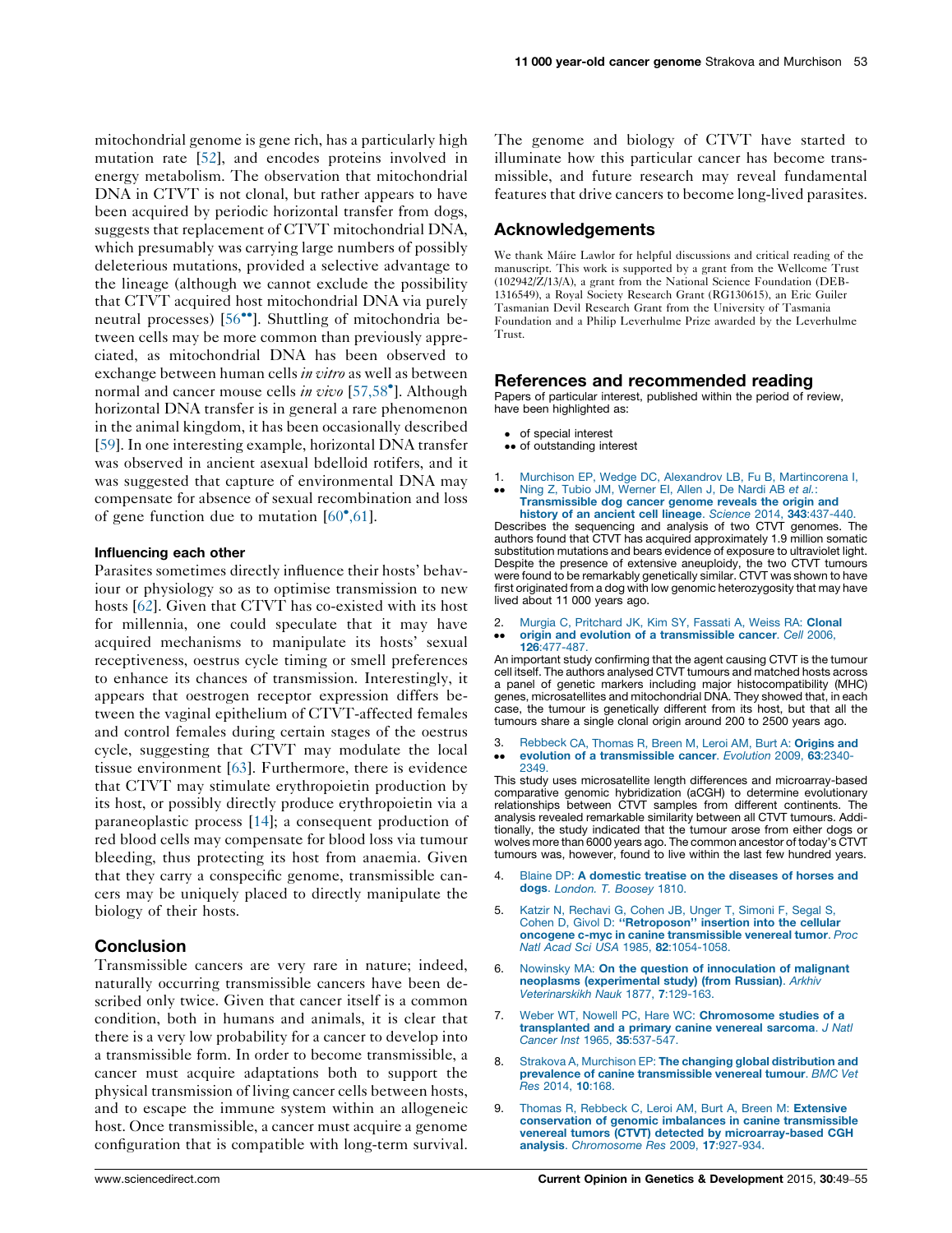- <span id="page-5-0"></span>10. Marchal T, [Chabanne](http://refhub.elsevier.com/S0959-437X(15)00026-X/sbref0050) L, Kaplanski C, Rigal D, Magnol JP: [Immunophenotype](http://refhub.elsevier.com/S0959-437X(15)00026-X/sbref0050) of the canine transmissible venereal tumour. Vet Immunol [Immunopathol](http://refhub.elsevier.com/S0959-437X(15)00026-X/sbref0050) 1997, 57:1-11.
- 11. Mozos E, Mendez A, [Gomez-Villamandos](http://refhub.elsevier.com/S0959-437X(15)00026-X/sbref0055) JC, Martin De Las Mulas J, Perez J: [Immunohistochemical](http://refhub.elsevier.com/S0959-437X(15)00026-X/sbref0055) characterization of canine [transmissible](http://refhub.elsevier.com/S0959-437X(15)00026-X/sbref0055) venereal tumor. Vet Pathol 1996, 33[:257-263.](http://refhub.elsevier.com/S0959-437X(15)00026-X/sbref0055)
- 12. Stratton MR, [Campbell](http://refhub.elsevier.com/S0959-437X(15)00026-X/sbref0060) PJ, Futreal PA: The cancer genome. Nature 2009, 458[:719-724.](http://refhub.elsevier.com/S0959-437X(15)00026-X/sbref0060)
- 13. Hanahan D, Weinberg RA: [Hallmarks](http://refhub.elsevier.com/S0959-437X(15)00026-X/sbref0065) of cancer: the next [generation](http://refhub.elsevier.com/S0959-437X(15)00026-X/sbref0065). Cell 2011, 144:646-674.
- 14. Cohen D: The canine [transmissible](http://refhub.elsevier.com/S0959-437X(15)00026-X/sbref0070) venereal tumor: a unique result of tumor [progression](http://refhub.elsevier.com/S0959-437X(15)00026-X/sbref0070). Adv Cancer Res 1985, 43:75-112.
- 15. Ganguly B, Das U, Das AK: Canine transmissible venereal tumour: a review. Vet Comp Oncol 2013 [http://dx.doi.org/](http://dx.doi.org/10.1111/vco.12060) [10.1111/vco.12060](http://dx.doi.org/10.1111/vco.12060).
- 16. Perez J, Bautista MJ, Carrasco L, [Gomez-Villamandos](http://refhub.elsevier.com/S0959-437X(15)00026-X/sbref0080) JC, Mozos E: Primary extragenital occurrence of [transmissible](http://refhub.elsevier.com/S0959-437X(15)00026-X/sbref0080) [venereal](http://refhub.elsevier.com/S0959-437X(15)00026-X/sbref0080) tumors: three case reports. Canine Pract 1994, 19[:7-10.](http://refhub.elsevier.com/S0959-437X(15)00026-X/sbref0080)
- 17. Ginel PJ, Molleda JM, Novales M, Martin E, [Margarito](http://refhub.elsevier.com/S0959-437X(15)00026-X/sbref0085) JM, Lopez R: Primary [transmissible](http://refhub.elsevier.com/S0959-437X(15)00026-X/sbref0085) venereal tumor in the nasal cavity of a dog. Vet Rec 1995, 136[:222-223.](http://refhub.elsevier.com/S0959-437X(15)00026-X/sbref0085)
- 18. Brown NO, Calvert C, MacEwen EG: [Chemotherapeutic](http://refhub.elsevier.com/S0959-437X(15)00026-X/sbref0090) management of [transmissible](http://refhub.elsevier.com/S0959-437X(15)00026-X/sbref0090) venereal tumors in 30 dogs. J Am Vet Med Assoc 1980, 176[:983-986.](http://refhub.elsevier.com/S0959-437X(15)00026-X/sbref0090)
- 19. [Thacher](http://refhub.elsevier.com/S0959-437X(15)00026-X/sbref0095) C, Bradley RL: Vulvar and vaginal tumors in the dog: a [retrospective](http://refhub.elsevier.com/S0959-437X(15)00026-X/sbref0095) study. J Am Vet Med Assoc 1983, 183:690-692.
- 20. Mello Martins MI, Ferreira de Souza F, [Gobello](http://refhub.elsevier.com/S0959-437X(15)00026-X/sbref0100) C (Eds): Canine [Transmissible](http://refhub.elsevier.com/S0959-437X(15)00026-X/sbref0100) Venereal Tumor: Etiology, Pathology, Diagnosis and [Treatment](http://refhub.elsevier.com/S0959-437X(15)00026-X/sbref0100). Ithaca, NY: International Veterinary Information Service; 2005.
- 21. Pearse AM, Swift K: Allograft theory: [transmission](http://refhub.elsevier.com/S0959-437X(15)00026-X/sbref0105) of devil [facial-tumour](http://refhub.elsevier.com/S0959-437X(15)00026-X/sbref0105) disease. Nature 2006, 439:549.
- 22. Hamede RK, [McCallum](http://refhub.elsevier.com/S0959-437X(15)00026-X/sbref0110) H, Jones M: Biting injuries and [transmission](http://refhub.elsevier.com/S0959-437X(15)00026-X/sbref0110) of Tasmanian devil facial tumour disease. J Anim Ecol 2013, 82[:182-190.](http://refhub.elsevier.com/S0959-437X(15)00026-X/sbref0110)
- 23. Banfield WG, Woke PA, Mackay CM, Cooper HL: [Mosquito](http://refhub.elsevier.com/S0959-437X(15)00026-X/sbref0115) [transmission](http://refhub.elsevier.com/S0959-437X(15)00026-X/sbref0115) of a reticulum cell sarcoma of hamsters. Science 1965, 148[:1239-1240.](http://refhub.elsevier.com/S0959-437X(15)00026-X/sbref0115)
- 24. Brindley DC, Banfield WG: A [contagious](http://refhub.elsevier.com/S0959-437X(15)00026-X/sbref0120) tumor of the hamster. J Natl Cancer Inst 1961, 26[:949-957.](http://refhub.elsevier.com/S0959-437X(15)00026-X/sbref0120)
- 25. Cooper HL, Mackay CM, Banfield WG: [Chromosome](http://refhub.elsevier.com/S0959-437X(15)00026-X/sbref0125) studies of a [contagious](http://refhub.elsevier.com/S0959-437X(15)00026-X/sbref0125) reticulum cell sarcoma of the Syrian hamster. J Natl Cancer Inst 1964, 33[:691-706.](http://refhub.elsevier.com/S0959-437X(15)00026-X/sbref0125)
- 26. Kauffman HM, McBride MA, Cherikh WS, Spain PC, [Delmonico](http://refhub.elsevier.com/S0959-437X(15)00026-X/sbref0130) FL: Transplant [tumorregistry:](http://refhub.elsevier.com/S0959-437X(15)00026-X/sbref0130) donors with central nervous system tumors. [Transplantation](http://refhub.elsevier.com/S0959-437X(15)00026-X/sbref0130) 2002, 73:579-582.
- 27. Gartner HV, Seidl C, [Luckenbach](http://refhub.elsevier.com/S0959-437X(15)00026-X/sbref0135) C, Schumm G, Seifried E, Ritter H, [Bultmann](http://refhub.elsevier.com/S0959-437X(15)00026-X/sbref0135) B: Genetic analysis of a sarcoma **accidentally [transplanted](http://refhub.elsevier.com/S0959-437X(15)00026-X/sbref0135) from a patient to a surgeon**. *N Engl J*<br>*Med 1*996, **335**[:1494-1496.](http://refhub.elsevier.com/S0959-437X(15)00026-X/sbref0135)
- 28. Tolar J, Neglia JP: [Transplacental](http://refhub.elsevier.com/S0959-437X(15)00026-X/sbref0140) and other routes of cancer [transmission](http://refhub.elsevier.com/S0959-437X(15)00026-X/sbref0140) between individuals. J Pediatr Hematol Oncol 2003, 25[:430-434.](http://refhub.elsevier.com/S0959-437X(15)00026-X/sbref0140)
- 29. [Sala-Torra](http://refhub.elsevier.com/S0959-437X(15)00026-X/sbref0145) O, Hanna C, Loken MR, Flowers ME, Maris M, Ladne PA, Mason JR, Senitzer D, [Rodriguez](http://refhub.elsevier.com/S0959-437X(15)00026-X/sbref0145) R, Forman SJ et al.: Evidence of [donor-derived](http://refhub.elsevier.com/S0959-437X(15)00026-X/sbref0145) hematologic malignancies after hematopoietic stem cell [transplantation](http://refhub.elsevier.com/S0959-437X(15)00026-X/sbref0145). Biol Blood Marrow Transpl 2006, 12[:511-517.](http://refhub.elsevier.com/S0959-437X(15)00026-X/sbref0145)
- 30. Moore AE, Rhoads CP, Southam CM: [Homotransplantation](http://refhub.elsevier.com/S0959-437X(15)00026-X/sbref0150) of human cell lines. Science 1957, 125[:158-160.](http://refhub.elsevier.com/S0959-437X(15)00026-X/sbref0150)
- 31. Strauss DC, Thomas JM: [Transmission](http://refhub.elsevier.com/S0959-437X(15)00026-X/sbref0155) of donor melanoma by organ [transplantation](http://refhub.elsevier.com/S0959-437X(15)00026-X/sbref0155). Lancet Oncol 2010, 11:790-796.
- 32. [Rosenberg](http://refhub.elsevier.com/S0959-437X(15)00026-X/sbref0160) AS, Singer A: Cellular basis of skin allograft rejection: an in vivo model of [immune-mediated](http://refhub.elsevier.com/S0959-437X(15)00026-X/sbref0160) tissue [destruction](http://refhub.elsevier.com/S0959-437X(15)00026-X/sbref0160). Annu Rev Immunol 1992, 10:333-358.
- 33. Hsiao YW, Liao KW, Hung SW, Chu RM: Effect of [tumor](http://refhub.elsevier.com/S0959-437X(15)00026-X/sbref0165) infiltrating [lymphocytes](http://refhub.elsevier.com/S0959-437X(15)00026-X/sbref0165) on the expression of MHC molecules in canine [transmissible](http://refhub.elsevier.com/S0959-437X(15)00026-X/sbref0165) venereal tumor cells. Vet Immunol [Immunopathol](http://refhub.elsevier.com/S0959-437X(15)00026-X/sbref0165) 2002, 87:19-27.
- 34. Siddle HV, Kreiss A, Tovar C, Yuen CK, [Cheng](http://refhub.elsevier.com/S0959-437X(15)00026-X/sbref0170) Y, Belov K, Swift K,
- -Pearse AM, Hamede R, Jones ME et al.: [Reversible](http://refhub.elsevier.com/S0959-437X(15)00026-X/sbref0170) epigenetic [down-regulation](http://refhub.elsevier.com/S0959-437X(15)00026-X/sbref0170) of MHC molecules by devil facial tumour disease illustrates immune escape by a [contagious](http://refhub.elsevier.com/S0959-437X(15)00026-X/sbref0170) cancer. Proc Natl Acad Sci USA 2013, 110[:5103-5108.](http://refhub.elsevier.com/S0959-437X(15)00026-X/sbref0170)

A paper showing that Tasmanian devil facial tumour disease (DFTD) cells do not express cell surface major histocompatibility complex (MHC) molecules in vitro or in vivo, as a result of down-regulation of genes belonging to the antigen-processing pathway. Lack of gene expression is due to epigenetically controlled regulatory changes.

- 35. Cohen D, Shalev A, Krup M: Lack of beta [2-microglobulin](http://refhub.elsevier.com/S0959-437X(15)00026-X/sbref0175) on the surface of canine [transmissible](http://refhub.elsevier.com/S0959-437X(15)00026-X/sbref0175) venereal tumor cells. J Natl Cancer Inst 1984, 72[:395-401.](http://refhub.elsevier.com/S0959-437X(15)00026-X/sbref0175)
- 36. Yang TJ, Chandler JP, [Dunne-Anway](http://refhub.elsevier.com/S0959-437X(15)00026-X/sbref0180) S: Growth stage dependent [expression](http://refhub.elsevier.com/S0959-437X(15)00026-X/sbref0180) of MHC antigens on the canine [transmissible](http://refhub.elsevier.com/S0959-437X(15)00026-X/sbref0180) venereal sarcoma. Br J Cancer 1987, 55:131-134.
- 37. Algarra I, Collado A, Garrido F: Altered MHC class I [antigens](http://refhub.elsevier.com/S0959-437X(15)00026-X/sbref0185) in tumors. Int J Clin Lab Res 1997, 27[:95-102.](http://refhub.elsevier.com/S0959-437X(15)00026-X/sbref0185)
- 38. Brown GK, Kreiss A, Lyons AB, Woods GM: [Natural](http://refhub.elsevier.com/S0959-437X(15)00026-X/sbref0190) killer cell mediated cytotoxic responses in the [Tasmanian](http://refhub.elsevier.com/S0959-437X(15)00026-X/sbref0190) devil. PLoS One 2011, 6[:e24475.](http://refhub.elsevier.com/S0959-437X(15)00026-X/sbref0190)
- 39. Hsiao YW, Liao KW, Hung SW, Chu RM: [Tumor-infiltrating](http://refhub.elsevier.com/S0959-437X(15)00026-X/sbref0195) lymphocyte secretion of IL-6 antagonizes [tumor-derived](http://refhub.elsevier.com/S0959-437X(15)00026-X/sbref0195) TGFbeta 1 and restores the [lymphokine-activated](http://refhub.elsevier.com/S0959-437X(15)00026-X/sbref0195) killing activity. J Immunol 2004, 172[:1508-1514.](http://refhub.elsevier.com/S0959-437X(15)00026-X/sbref0195)
- 40. Hsiao YW, Liao KW, [Chung](http://refhub.elsevier.com/S0959-437X(15)00026-X/sbref0200) TF, Liu CH, Hsu CD, Chu RM: Interactions of host IL-6 and IFN-gamma and [cancer-derived](http://refhub.elsevier.com/S0959-437X(15)00026-X/sbref0200) TGF-beta1 on MHC molecule [expression](http://refhub.elsevier.com/S0959-437X(15)00026-X/sbref0200) during tumor [spontaneous](http://refhub.elsevier.com/S0959-437X(15)00026-X/sbref0200) regression. Cancer Immunol Immunother 2008, 57[:1091-1104.](http://refhub.elsevier.com/S0959-437X(15)00026-X/sbref0200)
- 41. Liu CC, Wang YS, Lin CY, [Chuang](http://refhub.elsevier.com/S0959-437X(15)00026-X/sbref0205) TF, Liao KW, Chi KH, Chen MF,<br>Chiang HC, Chu RM: Transient [downregulation](http://refhub.elsevier.com/S0959-437X(15)00026-X/sbref0205) of monocytederived dendritic-cell [differentiation,](http://refhub.elsevier.com/S0959-437X(15)00026-X/sbref0205) function, and survival during tumoral [progression](http://refhub.elsevier.com/S0959-437X(15)00026-X/sbref0205) and regression in an in vivo canine model of [transmissible](http://refhub.elsevier.com/S0959-437X(15)00026-X/sbref0205) venereal tumor. Cancer Immunol [Immunother](http://refhub.elsevier.com/S0959-437X(15)00026-X/sbref0205) 2008, 57:479-491.
- 42. Cohen D: The biological behaviour of the [transmissible](http://refhub.elsevier.com/S0959-437X(15)00026-X/sbref0210) venereal tumour in [immunosupressed](http://refhub.elsevier.com/S0959-437X(15)00026-X/sbref0210) dogs. Eur J Cancer 1973, 9[:253-258.](http://refhub.elsevier.com/S0959-437X(15)00026-X/sbref0210)
- 43. Yang TJ, Jones JB: Canine [transmissible](http://refhub.elsevier.com/S0959-437X(15)00026-X/sbref0215) venereal sarcoma: [transplantation](http://refhub.elsevier.com/S0959-437X(15)00026-X/sbref0215) studies in neonatal and adult dogs. J Natl Cancer Inst 1973, 51[:1915-1918.](http://refhub.elsevier.com/S0959-437X(15)00026-X/sbref0215)
- 44. Epstein RB, Bennett BT: [Histocompatibility](http://refhub.elsevier.com/S0959-437X(15)00026-X/sbref0220) typing and course of canine venereal tumors [transplanted](http://refhub.elsevier.com/S0959-437X(15)00026-X/sbref0220) into unmodified random dogs. Cancer Res 1974, 34[:788-793.](http://refhub.elsevier.com/S0959-437X(15)00026-X/sbref0220)
- 45. Karlson AG, Mann FC: The [transmissible](http://refhub.elsevier.com/S0959-437X(15)00026-X/sbref0225) venereal tumor of dogs: [observations](http://refhub.elsevier.com/S0959-437X(15)00026-X/sbref0225) on forty generations of experimental<br>transfers. Ann N Y Acad Sci 1952, 54[:1197-1213.](http://refhub.elsevier.com/S0959-437X(15)00026-X/sbref0225)
- 46. Wade H: An [experimental](http://refhub.elsevier.com/S0959-437X(15)00026-X/sbref0230) investigation of infective sarcoma of the dog, with a [consideration](http://refhub.elsevier.com/S0959-437X(15)00026-X/sbref0230) of its relationship to cancer. J Pathol Bacteriol 1908, 12[:384-425.](http://refhub.elsevier.com/S0959-437X(15)00026-X/sbref0230)
- 47. Amber EI, Henderson RA, Adeyanju JB, Gyang EO: [Single-drug](http://refhub.elsevier.com/S0959-437X(15)00026-X/sbref0235) [chemotherapy](http://refhub.elsevier.com/S0959-437X(15)00026-X/sbref0235) of canine transmissible venereal tumor with [cyclophosphamide,](http://refhub.elsevier.com/S0959-437X(15)00026-X/sbref0235) methotrexate, or vincristine. J Vet Intern Med 1990, 4[:144-147.](http://refhub.elsevier.com/S0959-437X(15)00026-X/sbref0235)
- 48. Bellingham Smith G, [Washbourn](http://refhub.elsevier.com/S0959-437X(15)00026-X/sbref0240) JW: Infective venereal tumours in dogs. J Pathol [Bacteriol](http://refhub.elsevier.com/S0959-437X(15)00026-X/sbref0240) 1898, 5:99-110.
- 49. Taylor Bennett B, Taylor Y, Epstein R: [Segregation](http://refhub.elsevier.com/S0959-437X(15)00026-X/sbref0245) of the clinical course of [transmissible](http://refhub.elsevier.com/S0959-437X(15)00026-X/sbref0245) venereal tumor with DL-A haplotypes in canine families. Transpl Proc 1975, 7[:503-505.](http://refhub.elsevier.com/S0959-437X(15)00026-X/sbref0245)
- 50. [Alexandrov](http://refhub.elsevier.com/S0959-437X(15)00026-X/sbref0250) LB, Nik-Zainal S, Wedge DC, Aparicio SA, Behjati S, Biankin AV, Bignell GR, Bolli N, Borg A, [Borresen-Dale](http://refhub.elsevier.com/S0959-437X(15)00026-X/sbref0250) AL et al.: